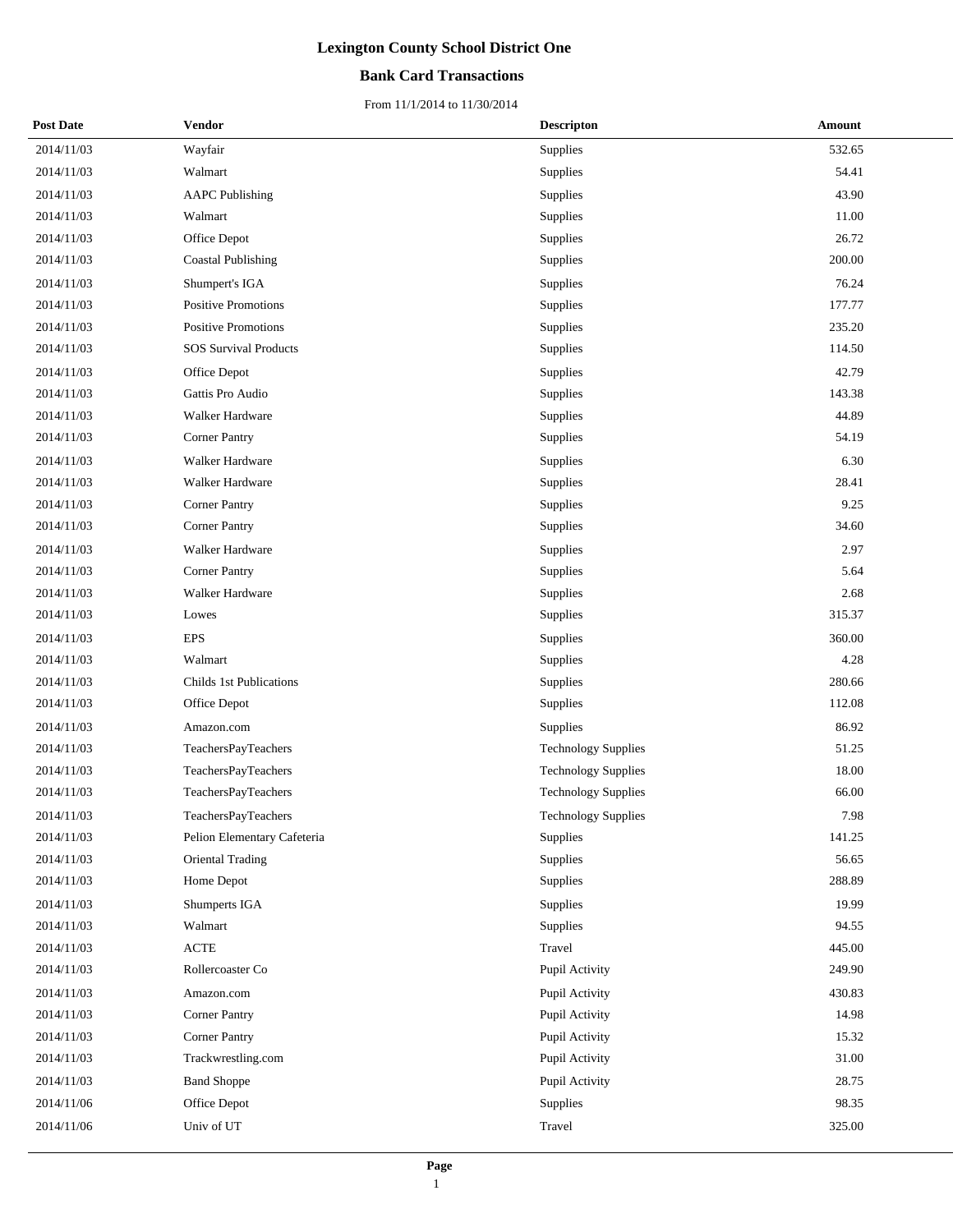## **Bank Card Transactions**

| <b>Post Date</b> | Vendor                 | <b>Descripton</b>         | Amount |
|------------------|------------------------|---------------------------|--------|
| 2014/11/06       | <b>ACTFL</b>           | Travel                    | 215.00 |
| 2014/11/06       | <b>US Airways</b>      | Travel                    | 507.70 |
| 2014/11/06       | <b>ACTFL</b>           | Travel                    | 281.00 |
| 2014/11/06       | <b>US Airways</b>      | Travel                    | 507.70 |
| 2014/11/06       | 123 Signup             | Travel                    | 165.00 |
| 2014/11/06       | Adobe Systems, Inc     | Software Renewal/Agreemen | 23.88  |
| 2014/11/06       | Amazon                 | Supplies                  | 25.14  |
| 2014/11/06       | Office Depot           | Supplies-Instruction      | 44.91  |
| 2014/11/06       | <b>NAPA</b>            | Repairs and Maintenance   | 57.75  |
| 2014/11/06       | Enlows                 | Supplies-Maintenace       | 43.56  |
| 2014/11/06       | Enlows                 | Supplies-Maintenace       | 45.82  |
| 2014/11/06       | Enlows                 | Supplies-Maintenace       | 118.44 |
| 2014/11/06       | Enlows                 | Supplies-Maintenace       | 96.85  |
| 2014/11/06       | CarQuest               | Supplies-Maintenace       | 172.78 |
| 2014/11/06       | Catoes                 | Supplies-Maintenace       | 26.95  |
| 2014/11/06       | Auto Zone              | Supplies-Maintenace       | 121.69 |
| 2014/11/06       | Jim Hudson Ford        | Supplies-Maintenace       | 90.09  |
| 2014/11/06       | A-Z Lawnmower          | Supplies-Maintenace       | 97.23  |
| 2014/11/06       | Enlows                 | Supplies-Maintenace       | 170.55 |
| 2014/11/06       | Enlows                 | Supplies-Maintenace       | 122.17 |
| 2014/11/06       | Enlows                 | Supplies-Maintenace       | 17.07  |
| 2014/11/06       | LR Hook Tire           | Supplies-Maintenace       | 57.43  |
| 2014/11/06       | Enlows                 | Supplies-Maintenace       | 99.91  |
| 2014/11/06       | LR Hook Tire           | Supplies-Maintenace       | 68.27  |
| 2014/11/06       | <b>NAPA</b>            | Supplies-Maintenace       | 28.87  |
| 2014/11/06       | CarQuest               | Supplies-Maintenace       | 104.66 |
| 2014/11/06       | Enlows                 | Supplies-Maintenace       | 191.44 |
| 2014/11/06       | Jim Hudson Ford        | Supplies-Maintenace       | 79.35  |
| 2014/11/06       | A-Z Lawnmower          | Supplies-Maintenace       | 16.72  |
| 2014/11/06       | CarQuest               | Supplies-Maintenace       | 11.00  |
| 2014/11/06       | Atlas Outdoor          | Supplies-Maintenace       | 85.54  |
| 2014/11/06       | Sparrow & Kennedy      | Supplies-Maintenace       | 118.15 |
| 2014/11/06       | A-Z Lawnmower          | Supplies-Maintenace       | 8.10   |
| 2014/11/06       | Atlas Outdoor          | Supplies-Maintenace       | 114.30 |
| 2014/11/06       | A-Z Lawnmower          | Supplies-Maintenace       | 73.76  |
| 2014/11/06       | Sparrow & Kenndey      | Supplies-Maintenace       | 19.37  |
| 2014/11/06       | A-Z Lawnmower          | Supplies-Maintenace       | 95.26  |
| 2014/11/06       | A-Z Lawnmower          | Supplies-Maintenace       | 47.73  |
| 2014/11/06       | Atlas Outdoor          | Supplies-Maintenace       | 69.55  |
| 2014/11/06       | Sparrow & Kennedy      | Supplies-Maintenace       | 57.44  |
| 2014/11/06       | Kmart                  | Supplies                  | 21.36  |
| 2014/11/06       | Pitt Stop/Exxon Mobile | Supplies                  | 61.25  |
| 2014/11/06       | A-Z Lawnmower          | Supplies-Maintenace       | 49.28  |
| 2014/11/06       | Atlas                  | Supplies-Maintenace       | 156.22 |
| 2014/11/06       | Cambridge Univ Press   | Supplies                  | 339.75 |
|                  |                        |                           |        |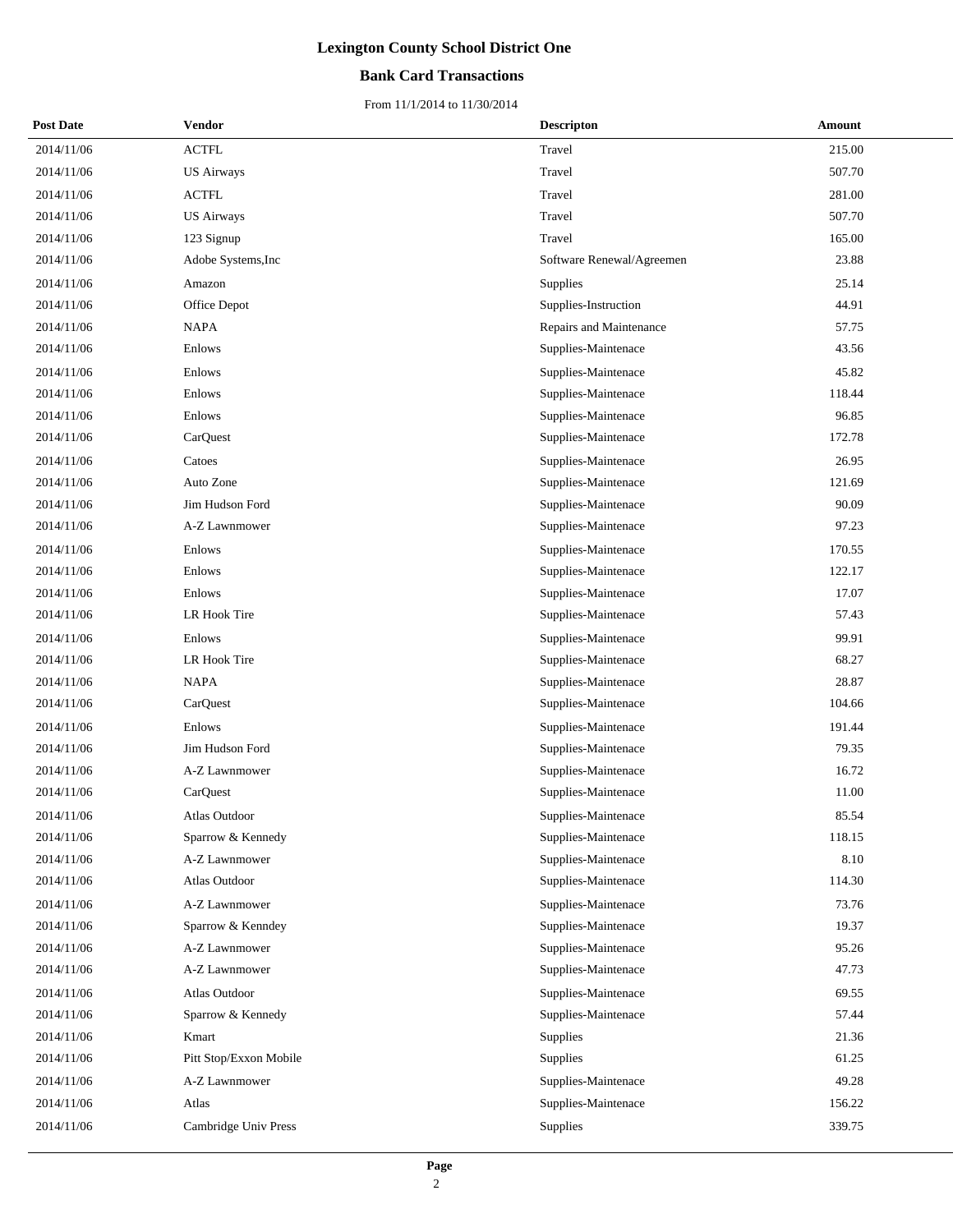## **Bank Card Transactions**

| <b>Post Date</b> | Vendor                         | <b>Descripton</b> | Amount   |
|------------------|--------------------------------|-------------------|----------|
| 2014/11/06       | Office Depot                   | Supplies          | 302.53   |
| 2014/11/06       | Embassy Suites-Kingston Planta | Travel            | 109.89   |
| 2014/11/06       | National Forensic League       | Pupil Activity    | 25.00    |
| 2014/11/06       | Kmart                          | Pupil Activity    | 38.35    |
| 2014/11/06       | Halloween Express              | Pupil Activity    | 168.85   |
| 2014/11/06       | Walmart                        | Pupil Activity    | 142.37   |
| 2014/11/06       | Home Depot                     | Pupil Activity    | 21.33    |
| 2014/11/06       | Murphy Express                 | Pupil Activity    | 75.00    |
| 2014/11/06       | WW Grainger                    | Pupil Activity    | 174.75   |
| 2014/11/06       | Lowe's                         | Pupil Activity    | 147.57   |
| 2014/11/06       | Murphy Express                 | Pupil Activity    | 75.00    |
| 2014/11/06       | Holiday Inn Express            | Pupil Activity    | 249.62   |
| 2014/11/07       | Walmart.Com                    | Supplies          | 101.52   |
| 2014/11/07       | Dollar General                 | Supplies          | 7.49     |
| 2014/11/07       | Paypal SC Science              | Travel            | 105.00   |
| 2014/11/07       | Scholastic Book Fairs          | Supplies          | 19.25    |
| 2014/11/07       | Office Depot                   | Supplies          | 344.41   |
| 2014/11/07       | <b>NCS Pearson</b>             | Supplies          | 92.39    |
| 2014/11/07       | <b>USPS</b>                    | Supplies          | 169.79   |
| 2014/11/07       | Office Depot                   | Supplies          | 29.85    |
| 2014/11/07       | Office Depot                   | Supplies          | 31.53    |
| 2014/11/07       | Lowe's                         | Supplies          | 34.75    |
| 2014/11/07       | Walmart                        | Supplies          | 46.52    |
| 2014/11/07       | Delta Air                      | Travel            | 1,062.80 |
| 2014/11/07       | Courtyard by Marriott          | Travel            | 613.30   |
| 2014/11/07       | Dollar Tree                    | Supplies          | 85.60    |
| 2014/11/07       | Lowe's                         | Supplies          | 46.27    |
| 2014/11/07       | Display2Go.com                 | Supplies          | 71.23    |
| 2014/11/07       | Publix                         | Supplies          | 37.69    |
| 2014/11/07       | Publix                         | Supplies          | 25.63    |
| 2014/11/07       | Batteries and Butter           | Supplies          | 100.55   |
| 2014/11/07       | Dollar tree                    | Supplies          | 34.24    |
| 2014/11/07       | Office Depot                   | Supplies          | 86.63    |
| 2014/11/07       | <b>Staples</b>                 | Supplies          | 129.82   |
| 2014/11/07       | Dollar General                 | Supplies          | 60.72    |
| 2014/11/07       | Kirklands                      | Supplies          | 166.89   |
| 2014/11/07       | <b>Staples</b>                 | Supplies          | 70.56    |
| 2014/11/07       | AMAZON.COM                     | Supplies          | 19.95    |
| 2014/11/07       | THE NEFF CO                    | Supplies          | 59.01    |
| 2014/11/07       | APPLE STORE                    | Supplies          | 50.29    |
| 2014/11/07       | <b>Tractor Supply</b>          | Supplies          | 18.26    |
| 2014/11/07       | Tonerprice                     | Supplies          | 429.33   |
| 2014/11/07       | Amazon                         | Supplies          | 391.90   |
| 2014/11/07       | Presentation Systems South     | Supplies          | 233.14   |
| 2014/11/07       | Amazon                         | Supplies          | 66.10    |
|                  |                                |                   |          |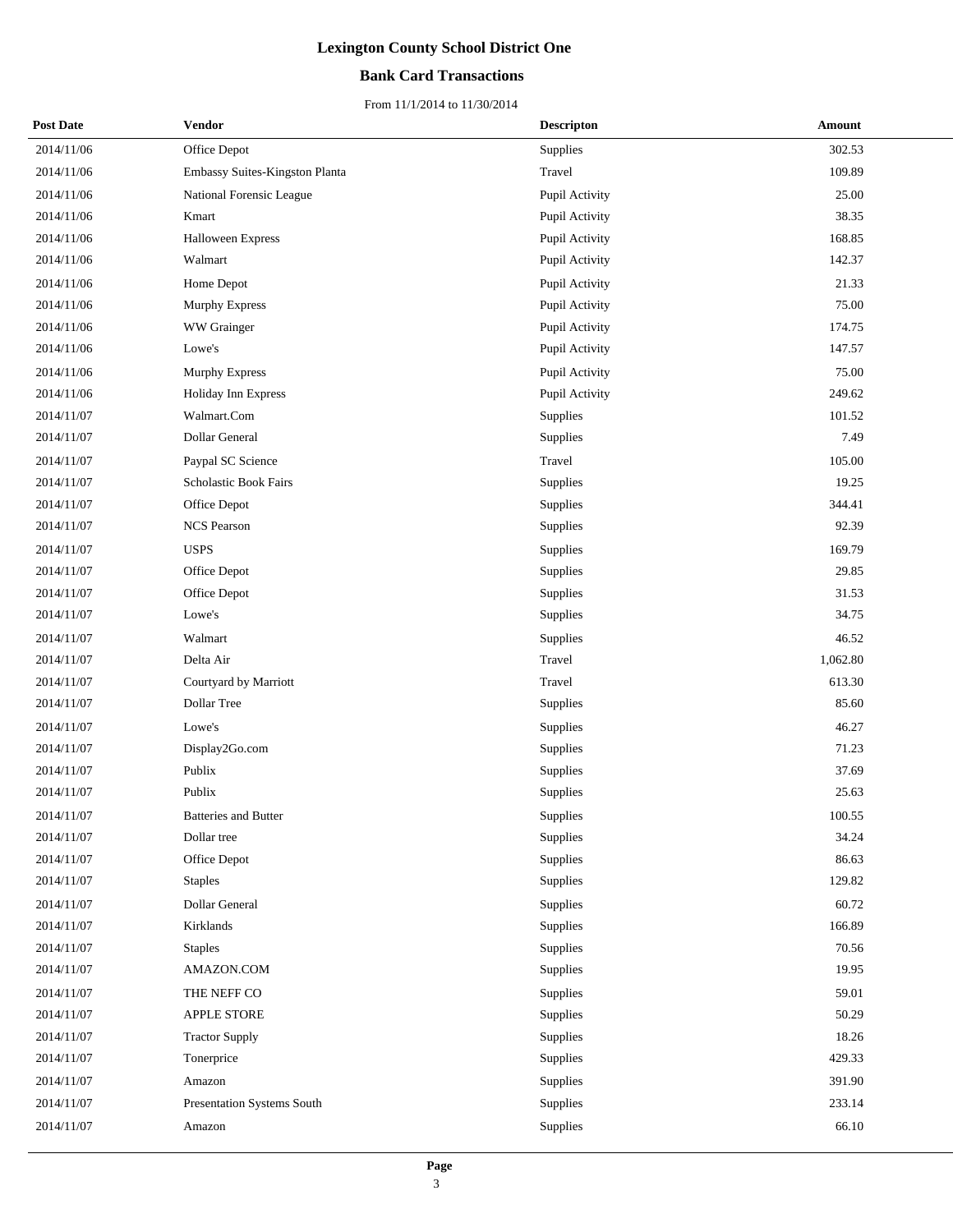### **Bank Card Transactions**

| <b>Post Date</b> | <b>Vendor</b>                  | <b>Descripton</b>          | Amount    |
|------------------|--------------------------------|----------------------------|-----------|
| 2014/11/07       | Amazon                         | Supplies                   | 14.99     |
| 2014/11/07       | Amazon                         | Supplies                   | 749.90    |
| 2014/11/07       | Amazon                         | Supplies                   | 458.02    |
| 2014/11/07       | Walmart                        | Supplies                   | 325.18    |
| 2014/11/07       | Shumpert's IGA                 | Supplies                   | 292.95    |
| 2014/11/07       | <b>US</b> Foodservice          | Supplies                   | 105.83    |
| 2014/11/07       | Really Good Stuff              | Supplies                   | 256.33    |
| 2014/11/07       | Office Depot                   | Supplies                   | 111.17    |
| 2014/11/07       | Amazon.com                     | Supplies                   | 12.80     |
| 2014/11/07       | Amazon.com                     | Supplies                   | 115.07    |
| 2014/11/07       | Office Depot                   | Supplies                   | 53.96     |
| 2014/11/07       | teacherspayteachers.com        | <b>Technology Supplies</b> | 30.00     |
| 2014/11/07       | COLLEGEBOARD                   | Supplies                   | 103.39    |
| 2014/11/07       | AMAZON.COM                     | <b>Technology Supplies</b> | 49.99     |
| 2014/11/07       | Office Depot                   | Supplies                   | 83.96     |
| 2014/11/07       | Red Ribbon Resources           | Supplies                   | 127.11    |
| 2014/11/07       | Positive Promotions            | Supplies                   | 57.15     |
| 2014/11/07       | Walmart                        | Supplies                   | 47.27     |
| 2014/11/07       | Wal-Mart                       | Supplies                   | 64.77     |
| 2014/11/07       | School Health                  | Supplies                   | 218.88    |
| 2014/11/07       | AMAZON.COM-MYBINDING.COM/PLEXS | Supplies                   | 106.35    |
| 2014/11/07       | AMAZON.COM                     | Supplies                   | 12.15     |
| 2014/11/07       | AMERICAN LIBRARY ASSOCIATION ( | Supplies                   | 31.50     |
| 2014/11/07       | AMAZON.COM                     | Library Books              | 63.36     |
| 2014/11/07       | AMAZON.COM                     | Library Books              | 29.60     |
| 2014/11/07       | Kelly Registration System      | Periodicals                | 10.00     |
| 2014/11/07       | FXHome Limited                 | <b>Technology Supplies</b> | 248.00    |
| 2014/11/07       | World Book                     | Supplies                   | 29.25     |
| 2014/11/07       | Westin Hotel                   | Travel                     | 178.08    |
| 2014/11/07       | Delta Airlines                 | Travel                     | 54.81     |
| 2014/11/07       | <b>NSBA</b>                    | Travel                     | 725.00    |
| 2014/11/07       | Marriott Marquis               | Travel                     | 429.20    |
| 2014/11/07       | Marriott Marquis               | Travel                     | 318.60    |
| 2014/11/07       | Marriott Marquis               | Travel                     | 429.20    |
| 2014/11/07       | <b>Marriott Marquis</b>        | Travel                     | 643.80    |
| 2014/11/07       | <b>Travres Hotel</b>           | Travel                     | $-543.80$ |
| 2014/11/07       | Marriott Marquis               | Travel                     | 429.20    |
| 2014/11/07       | Delta Airlines                 | Travel                     | 843.20    |
| 2014/11/07       | Adobe                          | Software Renewal/Agreemen  | 21.39     |
| 2014/11/07       | O'Charley's                    | Other Objects              | 85.51     |
| 2014/11/07       | ONLINERG@COLLEGEBOARD.ORG      | Travel                     | 185.00    |
| 2014/11/07       | Hotels.com                     | Travel                     | 137.72    |
| 2014/11/07       | Office Depot                   | Supplies                   | 27.17     |
| 2014/11/07       | Office Depot                   | Supplies                   | 119.80    |
| 2014/11/07       | Michaels                       | Supplies                   | 17.28     |
|                  |                                |                            |           |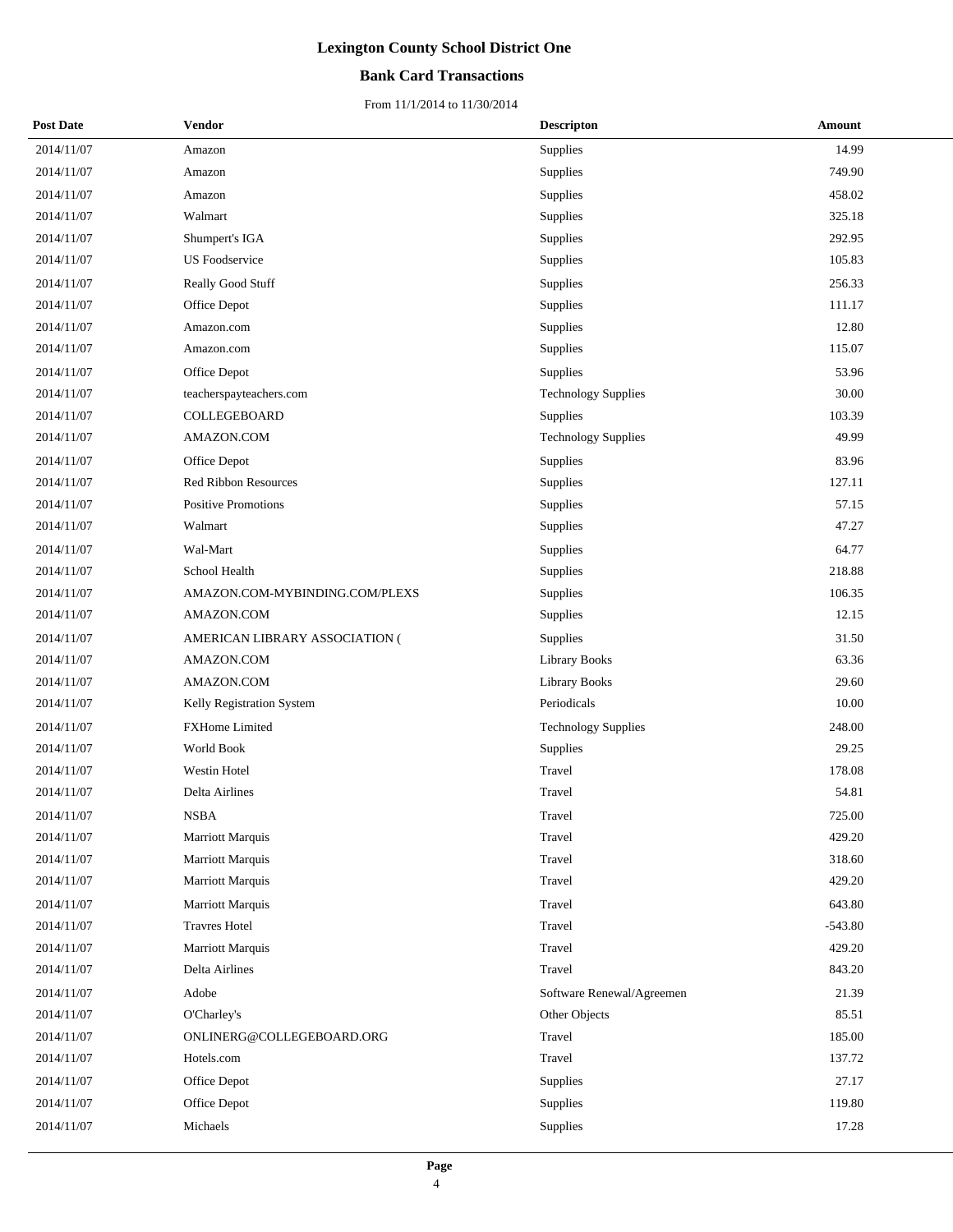## **Bank Card Transactions**

| <b>Post Date</b> | <b>Vendor</b>           | <b>Descripton</b>         | Amount    |
|------------------|-------------------------|---------------------------|-----------|
| 2014/11/07       | PITT STOP               | Supplies                  | 73.38     |
| 2014/11/07       | <b>WALMART</b>          | Supplies                  | 10.44     |
| 2014/11/07       | OFFICE DEPOT            | Supplies                  | 94.05     |
| 2014/11/07       | LOWE'S                  | Supplies                  | 222.30    |
| 2014/11/07       | TOWN & COUNTRY          | Supplies                  | 145.00    |
| 2014/11/07       | Walker Hardware         | Supplies                  | 22.63     |
| 2014/11/07       | Walker Hardware         | Supplies                  | 14.91     |
| 2014/11/07       | Walker Hardware         | Supplies                  | 342.09    |
| 2014/11/07       | Walker Hardware         | Supplies                  | 110.64    |
| 2014/11/07       | Shumpert's Food Mart    | Supplies                  | 48.00     |
| 2014/11/07       | Shumpert's Food Mart    | Supplies                  | 15.00     |
| 2014/11/07       | Lowes                   | Supplies                  | 14.57     |
| 2014/11/07       | ExxonMobile             | Supplies                  | 50.00     |
| 2014/11/07       | Auto Zone               | Supplies                  | 25.66     |
| 2014/11/07       | <b>Murphy Express</b>   | Supplies                  | 75.00     |
| 2014/11/07       | Murphy Express          | Supplies                  | 14.20     |
| 2014/11/07       | Murphy Express          | Supplies                  | 45.93     |
| 2014/11/07       | Derricks Service Center | Supplies                  | 46.88     |
| 2014/11/07       | Shell Oil               | Supplies                  | 55.75     |
| 2014/11/07       | Lowe's                  | Supplies                  | 84.96     |
| 2014/11/07       | Lowe's                  | Supplies                  | 98.53     |
| 2014/11/07       | Lowe's                  | Supplies                  | 40.93     |
| 2014/11/07       | Shell Oil               | Supplies                  | 52.71     |
| 2014/11/07       | Murphy Express          | Supplies                  | 30.55     |
| 2014/11/07       | Lowe's                  | Supplies                  | 81.08     |
| 2014/11/07       | Murphy Express          | Supplies                  | 33.08     |
| 2014/11/07       | Loves                   | Supplies                  | 57.27     |
| 2014/11/07       | Loves                   | Supplies                  | 68.02     |
| 2014/11/07       | Pine Press              | Printing and Binding      | 141.15    |
| 2014/11/07       | Pine Press              | Printing and Binding      | 160.64    |
| 2014/11/07       | <b>NSPRA</b>            | Other Prof & Tech Service | 495.00    |
| 2014/11/07       | Brookhollow             | Supplies                  | 234.00    |
| 2014/11/07       | <b>Best Buy</b>         | Supplies                  | $-160.51$ |
| 2014/11/07       | Pearson Education       | Supplies                  | 9.99      |
| 2014/11/07       | Office Depot            | Supplies                  | 160.23    |
| 2014/11/07       | Walmart                 | Supplies                  | 47.36     |
| 2014/11/07       | The State Newspaper     | Periodicals               | 22.14     |
| 2014/11/07       | <b>NSBA ASBJ</b>        | Periodicals               | 29.00     |
| 2014/11/07       | Walmart.Com             | Supplies                  | 15.86     |
| 2014/11/07       | Walmart.Com             | Supplies                  | 210.21    |
| 2014/11/07       | Office Depot            | Supplies                  | 50.26     |
| 2014/11/07       | Office Depot            | Supplies                  | 28.21     |
| 2014/11/07       | 123 Signup              | Travel                    | 350.00    |
| 2014/11/07       | Walmart                 | Supplies                  | 25.64     |
| 2014/11/07       | Walmart                 | Supplies                  | 12.27     |
|                  |                         |                           |           |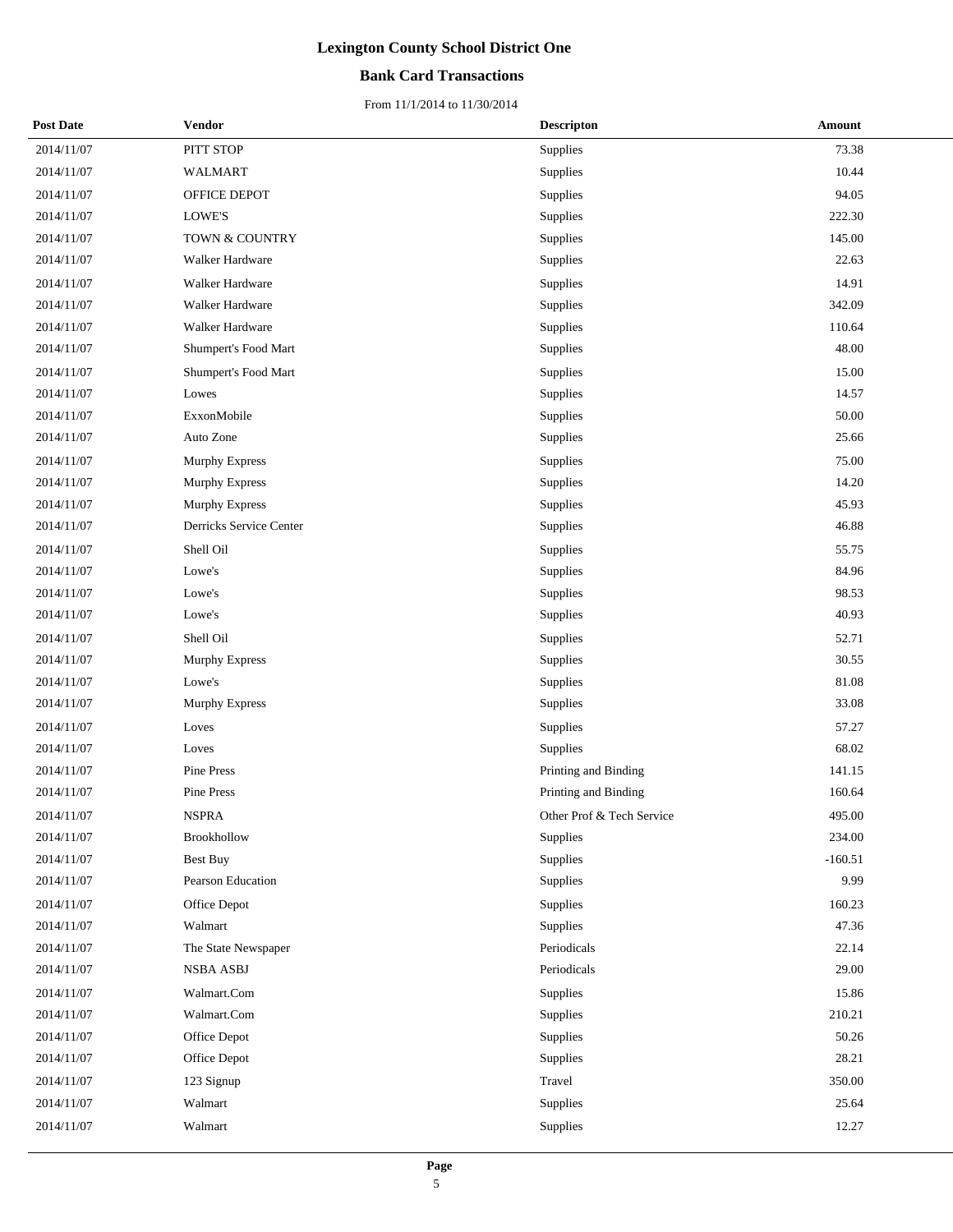## **Bank Card Transactions**

| <b>Post Date</b> | Vendor                        | <b>Descripton</b>         | Amount |
|------------------|-------------------------------|---------------------------|--------|
| 2014/11/07       | Walmart                       | Supplies                  | 41.90  |
| 2014/11/07       | Chocolate Monkey              | Supplies                  | 21.19  |
| 2014/11/07       | Chef's Store                  | Supplies                  | 156.70 |
| 2014/11/07       | JC's Lexington Bowl           | Supplies                  | 22.00  |
| 2014/11/07       | Walmart                       | Supplies                  | 30.63  |
| 2014/11/07       | Lowe's                        | Supplies                  | 8.60   |
| 2014/11/07       | ShutterStock                  | Software Renewal/Agreemen | 249.00 |
| 2014/11/07       | <b>JW PEPPER</b>              | Pupil Activity            | 883.21 |
| 2014/11/07       | <b>JW</b> Pepper              | Pupil Activity            | 669.93 |
| 2014/11/07       | J.W. Pepper                   | Pupil Activity            | 109.15 |
| 2014/11/07       | Target                        | Pupil Activity            | 5.34   |
| 2014/11/07       | Mehron, Inc.                  | Pupil Activity            | 77.15  |
| 2014/11/07       | Dollar general                | Pupil Activity            | 54.54  |
| 2014/11/07       | Target                        | Pupil Activity            | 6.13   |
| 2014/11/07       | Target                        | Pupil Activity            | 105.04 |
| 2014/11/07       | Columbia's Children's Theatre | Pupil Activity            | 98.00  |
| 2014/11/07       | <b>Theatre House</b>          | Pupil Activity            | 93.60  |
| 2014/11/07       | Pioneer Drama Service         | Pupil Activity            | 63.85  |
| 2014/11/07       | Kendell Hunt                  | Pupil Activity            | 114.74 |
| 2014/11/07       | NASCO Mail Order              | Pupil Activity            | 61.63  |
| 2014/11/07       | Amazon                        | Pupil Activity            | 78.38  |
| 2014/11/07       | Amazon.Com                    | Pupil Activity            | 24.32  |
| 2014/11/07       | Amazon.Com                    | Pupil Activity            | 24.20  |
| 2014/11/07       | Amazon.Com                    | Pupil Activity            | 9.72   |
| 2014/11/07       | Walmart                       | Pupil Activity            | 134.52 |
| 2014/11/07       | Target                        | Pupil Activity            | 33.58  |
| 2014/11/07       | Wal-Mart                      | Pupil Activity            | 60.74  |
| 2014/11/07       | Hobby Lobby                   | Pupil Activity            | 8.98   |
| 2014/11/07       | Kroger                        | Pupil Activity            | 21.46  |
| 2014/11/07       | Lowe's                        | Pupil Activity            | 12.74  |
| 2014/11/07       | Wal-Mart                      | Pupil Activity            | 39.68  |
| 2014/11/07       | Scholastic Book Fairs         | Pupil Activity            | 198.86 |
| 2014/11/07       | Pitsco                        | Pupil Activity            | 201.95 |
| 2014/11/07       | Wal-Mart                      | Pupil Activity            | 5.38   |
| 2014/11/07       | Asian Market                  | Pupil Activity            | 25.25  |
| 2014/11/07       | Food Lion                     | Pupil Activity            | 31.90  |
| 2014/11/07       | Coopers Corner                | Pupil Activity            | 11.00  |
| 2014/11/07       | Northern Tool                 | Pupil Activity            | 42.79  |
| 2014/11/07       | Exxon                         | Pupil Activity            | 15.76  |
| 2014/11/07       | Lowes                         | Pupil Activity            | 65.21  |
| 2014/11/07       | Franks Discount Tire          | Pupil Activity            | 88.81  |
| 2014/11/07       | <b>Murphy Express</b>         | Pupil Activity            | 14.41  |
| 2014/11/07       | Office Depot                  | Pupil Activity            | 213.99 |
| 2014/11/07       | Office Depot                  | Pupil Activity            | 213.99 |
| 2014/11/07       | <b>US Specialty Coatings</b>  | Pupil Activity            | 261.70 |
|                  |                               |                           |        |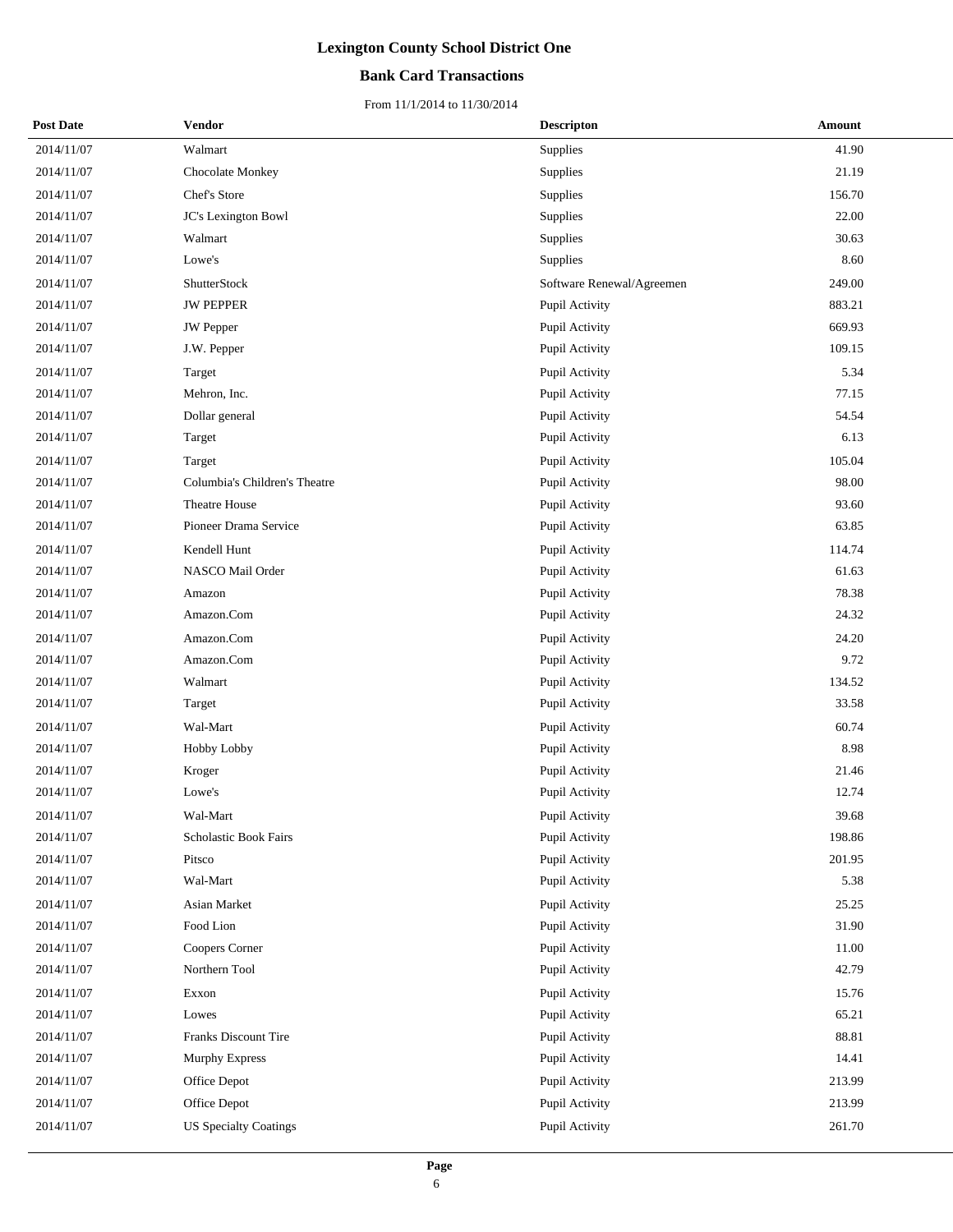## **Bank Card Transactions**

| <b>Post Date</b> | Vendor                          | <b>Descripton</b> | Amount |
|------------------|---------------------------------|-------------------|--------|
| 2014/11/07       | Pioneer Mfg.                    | Pupil Activity    | 886.23 |
| 2014/11/07       | Lowes                           | Pupil Activity    | 185.09 |
| 2014/11/07       | Pioneer Mfg.                    | Pupil Activity    | 507.40 |
| 2014/11/07       | Walmart                         | Pupil Activity    | 3.47   |
| 2014/11/07       | Walmart                         | Pupil Activity    | 8.50   |
| 2014/11/07       | Lowes                           | Pupil Activity    | 11.73  |
| 2014/11/07       | Lowes                           | Pupil Activity    | 21.36  |
| 2014/11/07       | Pioneer Mfg.                    | Pupil Activity    | 533.91 |
| 2014/11/07       | Lowes                           | Pupil Activity    | 4.15   |
| 2014/11/07       | Autozone                        | Pupil Activity    | 3.73   |
| 2014/11/07       | HUDL.COM                        | Pupil Activity    | 194.00 |
| 2014/11/07       | Trackwrestling                  | Pupil Activity    | 31.00  |
| 2014/11/07       | Amazon                          | Pupil Activity    | 106.07 |
| 2014/11/07       | Walmart                         | Pupil Activity    | 28.31  |
| 2014/11/07       | Walker Hardware                 | Pupil Activity    | 59.90  |
| 2014/11/07       | Shumpert's IGA                  | Pupil Activity    | 17.12  |
| 2014/11/07       | Shumpert's IGA                  | Pupil Activity    | 167.58 |
| 2014/11/07       | Algy                            | Pupil Activity    | 95.90  |
| 2014/11/07       | Amazon.com                      | Supplies          | 62.93  |
| 2014/11/07       | <b>Follett School Solutions</b> | Supplies          | 252.96 |
| 2014/11/07       | Amazon Mktplace Pmts            | Supplies          | 29.62  |
| 2014/11/11       | OFFICE DEPOT                    | Supplies          | 131.34 |
| 2014/11/11       | OFFICE DEPOT                    | Supplies          | 114.88 |
| 2014/11/11       | <b>USPS</b>                     | Supplies          | 148.40 |
| 2014/11/11       | Amazon.com                      | Supplies          | 67.06  |
| 2014/11/11       | Voyager                         | Supplies          | 43.45  |
| 2014/11/11       | OFFICE DEPOT                    | Supplies          | 15.78  |
| 2014/11/11       | POSITIVE PROMOTIONS             | Supplies          | 141.60 |
| 2014/11/11       | POSTIVE PROMOTIONS              | Supplies          | 73.85  |
| 2014/11/11       | Lowes                           | Supplies          | 36.67  |
| 2014/11/11       | <b>MURPHY EXPRESS</b>           | Supplies          | 35.40  |
| 2014/11/11       | MURPHY EXPRESS                  | Supplies          | 35.60  |
| 2014/11/11       | Interstate                      | Supplies          | 27.46  |
| 2014/11/11       | Interstate                      | Supplies          | 90.07  |
| 2014/11/11       | Enlows                          | Supplies          | 124.19 |
| 2014/11/11       | Interstat                       | Supplies          | 181.58 |
| 2014/11/11       | Enlows                          | Supplies          | 211.86 |
| 2014/11/11       | CarQuest                        | Supplies          | 113.60 |
| 2014/11/11       | Pitt Stop                       | Supplies          | 68.00  |
| 2014/11/11       | Pitt Stop                       | Supplies          | 79.00  |
| 2014/11/11       | Interstate                      | Supplies          | 50.81  |
| 2014/11/11       | Enlows                          | Supplies          | 48.70  |
| 2014/11/11       | Interstate                      | Supplies          | 280.68 |
| 2014/11/11       | Interstate                      | Supplies          | 287.11 |
| 2014/11/11       | CarQuest                        | Supplies          | 24.89  |
|                  |                                 |                   |        |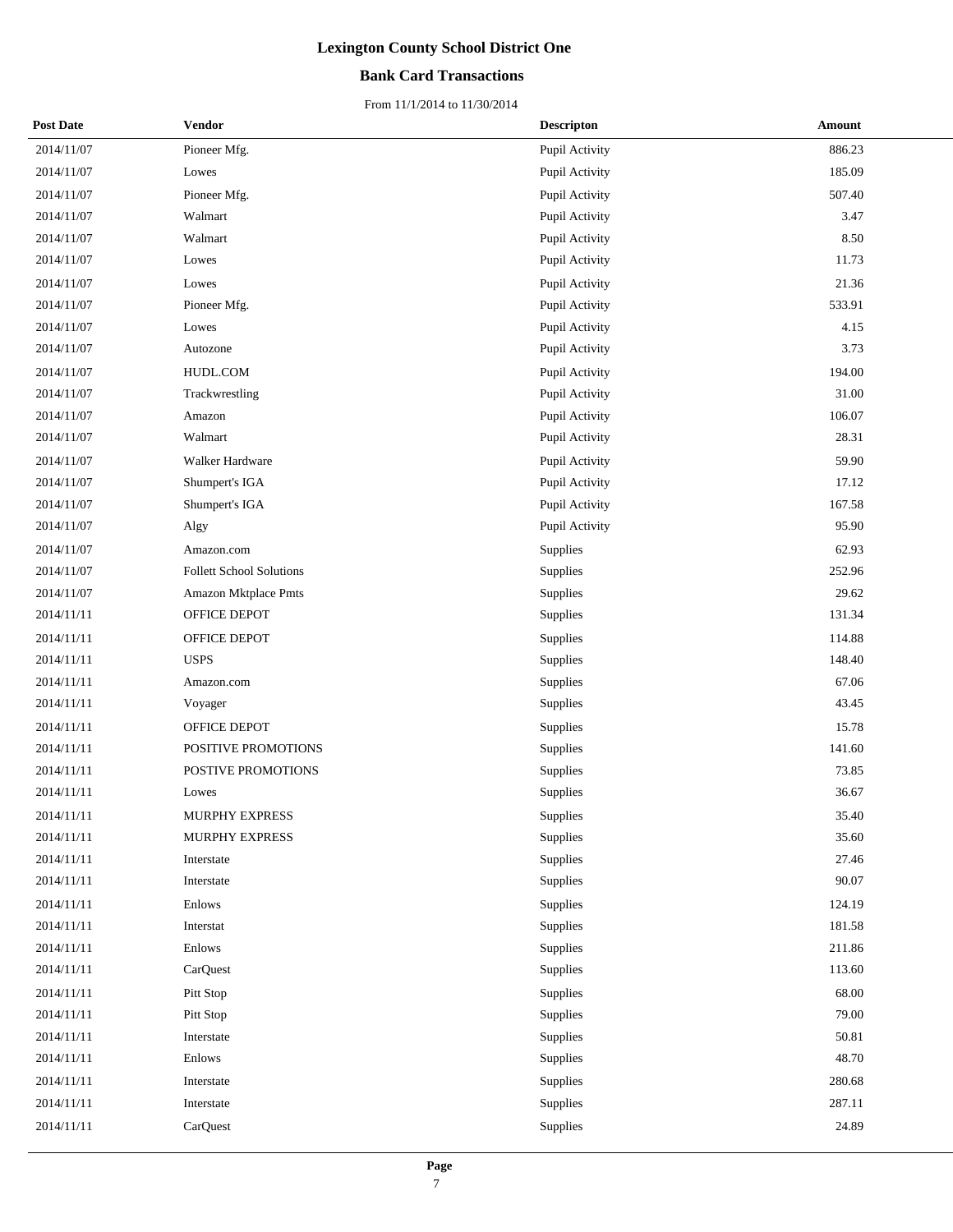### **Bank Card Transactions**

| <b>Post Date</b> | <b>Vendor</b>                 | <b>Descripton</b> | Amount |
|------------------|-------------------------------|-------------------|--------|
| 2014/11/11       | Interstate                    | Supplies          | 53.50  |
| 2014/11/11       | Enlows                        | Supplies          | 29.49  |
| 2014/11/11       | Enlows                        | Supplies          | 130.54 |
| 2014/11/11       | Interstate                    | Supplies          | 266.86 |
| 2014/11/11       | Enlows                        | Supplies          | 29.49  |
| 2014/11/11       | Interstate                    | Supplies          | 151.04 |
| 2014/11/11       | Enlows                        | Supplies          | 114.36 |
| 2014/11/11       | Ollie's Bargain Outlet        | Supplies          | 76.53  |
| 2014/11/11       | Walmart                       | Supplies          | 10.52  |
| 2014/11/11       | <b>Educational Wonderland</b> | Supplies          | 39.92  |
| 2014/11/11       | Walmart                       | Supplies          | 99.16  |
| 2014/11/11       | <b>AMAZON</b>                 | Supplies          | 7.16   |
| 2014/11/11       | <b>AMAZON</b>                 | Supplies          | 53.01  |
| 2014/11/11       | <b>AMAZON</b>                 | Supplies          | 69.76  |
| 2014/11/11       | Walmart                       | Pupil Activity    | 26.39  |
| 2014/11/11       | White House Florist           | Pupil Activity    | 53.45  |
| 2014/11/11       | <b>AMAZON</b>                 | Pupil Activity    | 29.40  |
| 2014/11/11       | <b>AMAZON</b>                 | Pupil Activity    | 15.99  |
| 2014/11/11       | <b>AMAZON</b>                 | Pupil Activity    | 4.40   |
| 2014/11/11       | <b>AMAZON</b>                 | Pupil Activity    | 10.34  |
| 2014/11/11       | AMAZON                        | Pupil Activity    | 4.14   |
| 2014/11/11       | <b>AMAZON</b>                 | Pupil Activity    | 4.00   |
| 2014/11/11       | <b>AMAZON</b>                 | Pupil Activity    | 4.76   |
| 2014/11/11       | OFFICE DEPOT                  | Pupil Activity    | 134.57 |
| 2014/11/11       | <b>AMAZON</b>                 | Pupil Activity    | 10.34  |
| 2014/11/11       | <b>AMAZON</b>                 | Pupil Activity    | 35.70  |
| 2014/11/11       | <b>AMAZON</b>                 | Pupil Activity    | 4.76   |
| 2014/11/11       | Lowe's                        | Pupil Activity    | 199.44 |
| 2014/11/11       | Decker Inc                    | Pupil Activity    | 245.41 |
| 2014/11/11       | <b>Lexington Station</b>      | Pupil Activity    | 4.70   |
| 2014/11/11       | Office Depot                  | Pupil Activity    | 33.64  |
| 2014/11/11       | <b>Expressions Vinyl</b>      | Pupil Activity    | 79.97  |
| 2014/11/11       | The UPS Store                 | Pupil Activity    | 64.82  |
| 2014/11/11       | Office Depot                  | Pupil Activity    | 36.28  |
| 2014/11/11       | Office Depot                  | Pupil Activity    | 166.86 |
| 2014/11/11       | <b>JW PEPPER</b>              | Pupil Activity    | 131.96 |
| 2014/11/11       | <b>BEAT BY BEAT PRESS</b>     | Pupil Activity    | 34.90  |
| 2014/11/11       | Walmart                       | Pupil Activity    | 17.44  |
| 2014/11/14       | SC Council for Social Studies | Travel            | 555.00 |
| 2014/11/14       | ACT eTechCampus               | Travel            | 585.00 |
| 2014/11/14       | <b>US</b> First               | Supplies          | 50.00  |
| 2014/11/14       | Amazon.com                    | Supplies          | 79.98  |
| 2014/11/14       | Really Good Stuff             | Supplies          | 317.85 |
| 2014/11/14       | Heinemann                     | Supplies          | 311.91 |
| 2014/11/14       | Path's                        | Supplies          | 100.48 |
|                  |                               |                   |        |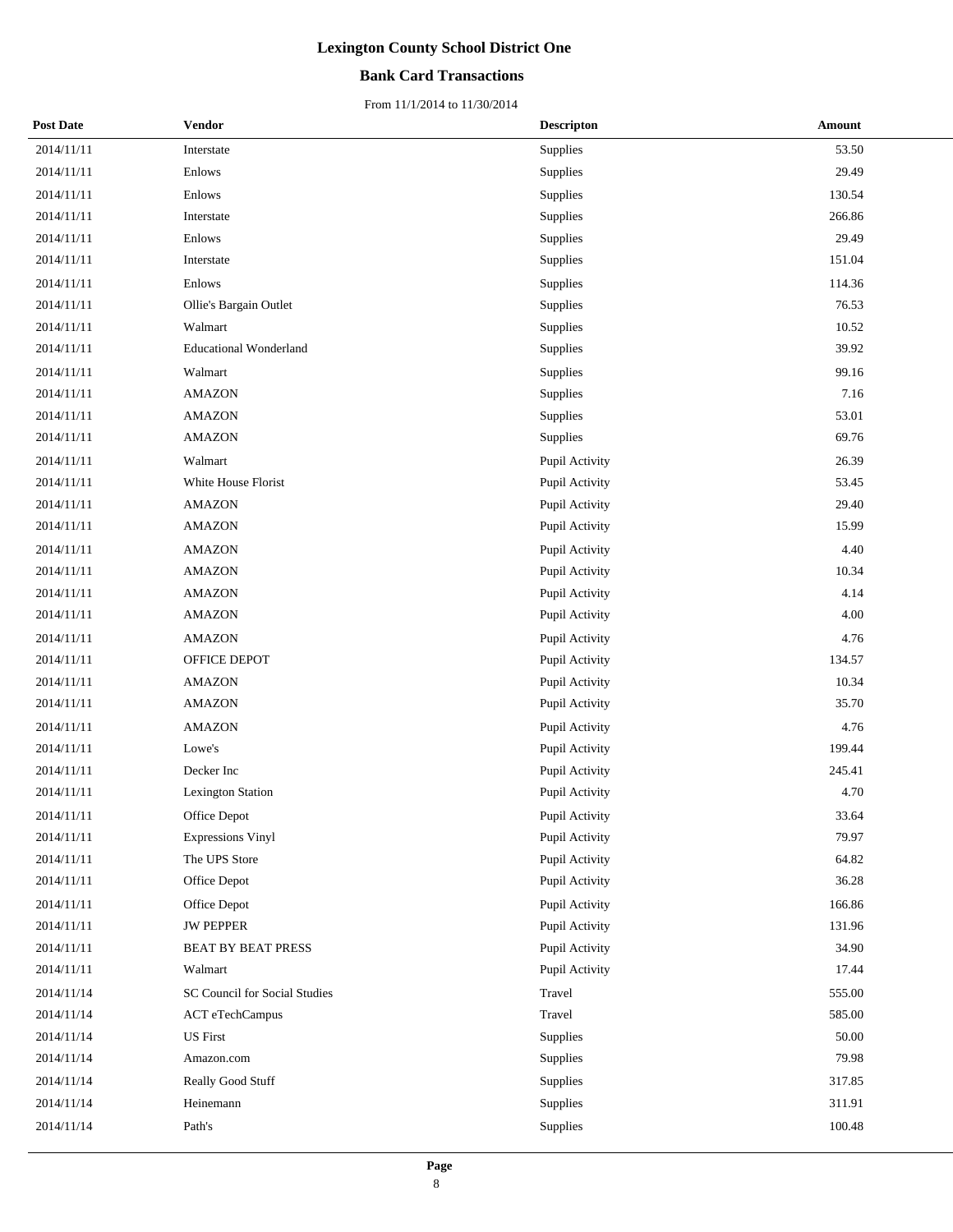## **Bank Card Transactions**

| <b>Post Date</b> | Vendor                         | <b>Descripton</b>         | Amount |
|------------------|--------------------------------|---------------------------|--------|
| 2014/11/14       | Lowe's                         | Supplies                  | 22.37  |
| 2014/11/14       | Verifly                        | Other Prof & Tech Service | 19.95  |
| 2014/11/14       | <b>SLED</b>                    | Other Prof & Tech Service | 80.00  |
| 2014/11/14       | Office Depot                   | Supplies                  | 140.15 |
| 2014/11/14       | Rainbow Gas Garden             | Supplies                  | 48.59  |
| 2014/11/14       | Walmart                        | Supplies                  | 63.82  |
| 2014/11/14       | Office Depot                   | Supplies                  | 154.07 |
| 2014/11/14       | <b>USPS</b>                    | Supplies                  | 6.00   |
| 2014/11/14       | Office Depot                   | Supplies                  | 85.58  |
| 2014/11/14       | Office Depot                   | Supplies                  | 81.28  |
| 2014/11/14       | Office Depot                   | Supplies                  | 52.58  |
| 2014/11/14       | Postal Express                 | Supplies                  | 19.39  |
| 2014/11/14       | Office Depot                   | Supplies                  | 12.83  |
| 2014/11/14       | Postal Express                 | Supplies                  | 78.53  |
| 2014/11/14       | Wal-Mart                       | Supplies                  | 5.11   |
| 2014/11/14       | Wal-Mart                       | Supplies                  | 47.93  |
| 2014/11/14       | Learning Express               | Supplies                  | 28.83  |
| 2014/11/14       | <b>Educational Wonderland</b>  | Supplies                  | 39.67  |
| 2014/11/14       | Tic Toc Candy Shoppe           | Supplies                  | 15.56  |
| 2014/11/14       | Handwriting Without Tears work | Travel                    | 360.00 |
| 2014/11/14       | The Power of Play registration | Travel                    | 378.00 |
| 2014/11/14       | Alert Program Learning course  | Travel                    | 450.00 |
| 2014/11/14       | Wal-Mart                       | Supplies                  | 47.88  |
| 2014/11/14       | Dick's Sporting Goods          | Supplies                  | 42.78  |
| 2014/11/14       | Wal-Mart                       | Supplies                  | 35.14  |
| 2014/11/14       | Wal-Mart                       | Supplies                  | 278.37 |
| 2014/11/14       | <b>TJ Maxx</b>                 | Supplies                  | 13.90  |
| 2014/11/14       | Office Depot                   | Supplies                  | 381.74 |
| 2014/11/14       | <b>ARK</b> Therapeautics       | Supplies                  | 192.19 |
| 2014/11/14       | <b>JW</b> Pepper               | Pupil Activity            | 97.88  |
| 2014/11/14       | Bee-Bot                        | Pupil Activity            | 273.95 |
| 2014/11/14       | Amazon.com                     | Pupil Activity            | 9.59   |
| 2014/11/19       | Steps to Literacy              | Supplies                  | 76.73  |
| 2014/11/19       | ID Shop/Laminex                | Supplies                  | 15.79  |
| 2014/11/19       | LOWES                          | Supplies                  | 133.82 |
| 2014/11/19       | Amazon                         | Supplies                  | 18.55  |
| 2014/11/19       | <b>Tractor Supply</b>          | Supplies                  | 12.82  |
| 2014/11/19       | Office Depot                   | Supplies                  | 568.32 |
| 2014/11/19       | Amazon                         | Supplies                  | 110.92 |
| 2014/11/19       | EB 2014 Green Is Good          | Dues and Fees             | 80.12  |
| 2014/11/19       | Southwest GA Area Health Educa | Supplies                  | 473.00 |
| 2014/11/19       | Amazon                         | Supplies                  | 336.22 |
| 2014/11/19       | Sara Glove                     | Supplies                  | 55.64  |
| 2014/11/19       | Sara Glove                     | Supplies                  | 106.66 |
| 2014/11/19       | Amazon                         | Supplies                  | 5.30   |
|                  |                                |                           |        |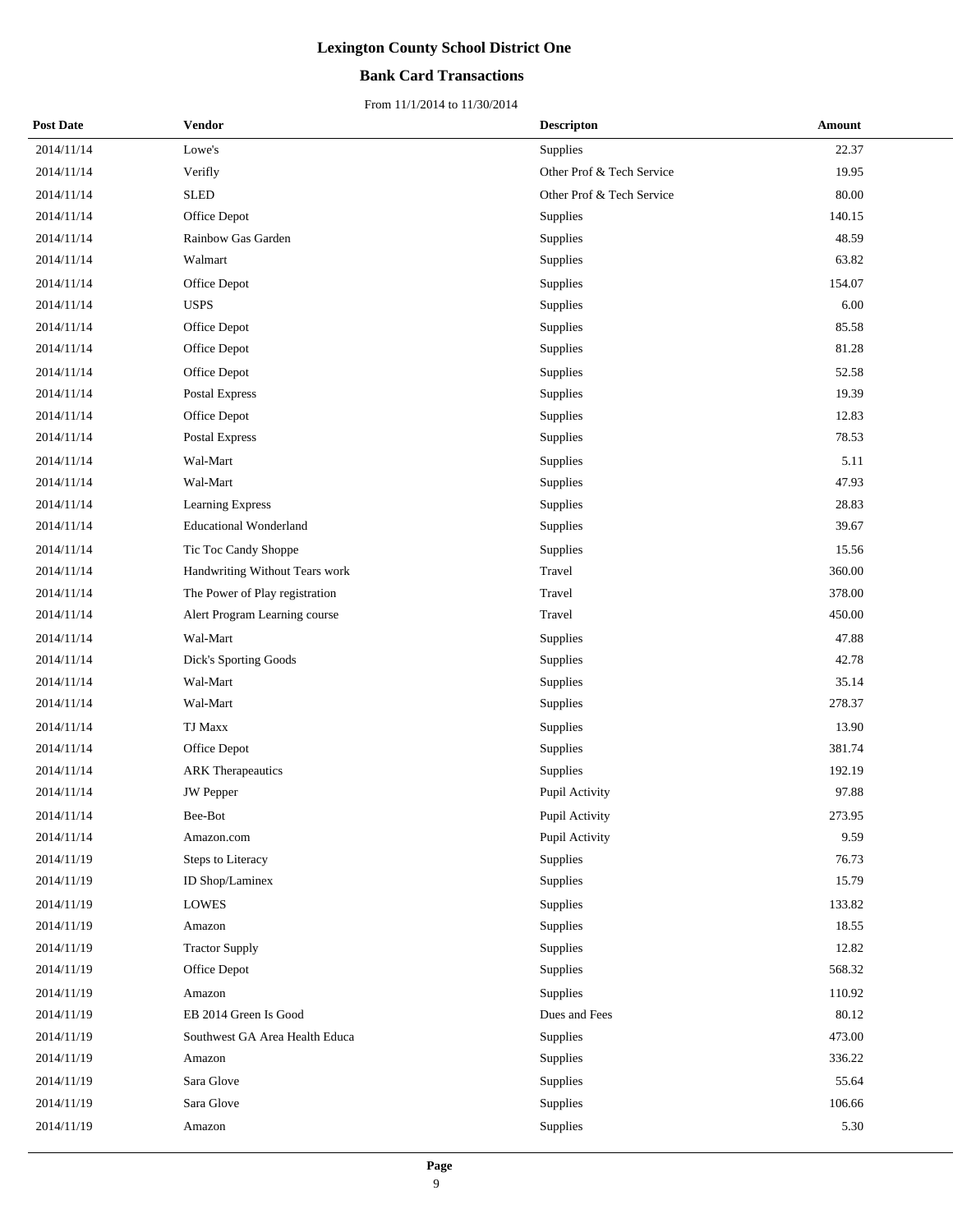## **Bank Card Transactions**

| <b>Post Date</b> | Vendor                  | <b>Descripton</b> | Amount |
|------------------|-------------------------|-------------------|--------|
| 2014/11/19       | Office Depot            | Supplies          | 51.65  |
| 2014/11/19       | The State               | Periodicals       | 31.20  |
| 2014/11/19       | Ed Smith Lumber         | Supplies          | 24.08  |
| 2014/11/19       | Trophy & Awards         | Supplies          | 32.10  |
| 2014/11/19       | Amazon.com              | Supplies          | 920.48 |
| 2014/11/19       | Home Depot              | Supplies          | 175.57 |
| 2014/11/19       | <b>USPO</b>             | Supplies          | 1.19   |
| 2014/11/19       | <b>USPO</b>             | Supplies          | 1.61   |
| 2014/11/19       | <b>USPO</b>             | Supplies          | 2.24   |
| 2014/11/19       | Derricks Service Center | Supplies          | 135.00 |
| 2014/11/19       | <b>Tractor Supply</b>   | Supplies          | 13.88  |
| 2014/11/19       | <b>Tractor Supply</b>   | Supplies          | 98.41  |
| 2014/11/19       | Home Depot              | Supplies          | 18.24  |
| 2014/11/19       | Ed Smith Lumber         | Supplies          | 16.03  |
| 2014/11/19       | Smith & Jones           | Supplies          | 17.60  |
| 2014/11/19       | Pitt Stop               | Supplies          | 45.56  |
| 2014/11/19       | Pitt Stop               | Supplies          | 49.48  |
| 2014/11/19       | Lowes                   | Supplies          | 22.41  |
| 2014/11/19       | Publix                  | Supplies          | 36.77  |
| 2014/11/19       | Amazon                  | Pupil Activity    | 104.89 |
| 2014/11/19       | Amazon                  | Pupil Activity    | 20.01  |
| 2014/11/19       | Walgreens               | Pupil Activity    | 49.34  |
| 2014/11/19       | Amazon                  | Pupil Activity    | 12.82  |
| 2014/11/19       | Amazon                  | Pupil Activity    | 22.16  |
| 2014/11/19       | Amazon                  | Pupil Activity    | 64.23  |
| 2014/11/19       | Amazon                  | Pupil Activity    | 16.47  |
| 2014/11/19       | Amazon                  | Pupil Activity    | 8.99   |
| 2014/11/19       | Amazon                  | Pupil Activity    | 37.62  |
| 2014/11/19       | Office Depot            | Pupil Activity    | 172.05 |
| 2014/11/19       | Walgreens               | Pupil Activity    | 28.83  |
| 2014/11/19       | Amazon                  | Pupil Activity    | 8.34   |
| 2014/11/19       | Office Depot            | Pupil Activity    | 66.29  |
| 2014/11/19       | Amazon                  | Pupil Activity    | 6.78   |
| 2014/11/19       | Amazon                  | Pupil Activity    | 8.49   |
| 2014/11/19       | Dollar Tree             | Pupil Activity    | 7.49   |
| 2014/11/19       | RadioShack              | Pupil Activity    | 44.92  |
| 2014/11/19       | WalGreens               | Pupil Activity    | 19.04  |
| 2014/11/19       | Dollar General          | Pupil Activity    | 7.49   |
| 2014/11/19       | Wal-Mart                | Pupil Activity    | 29.96  |
| 2014/11/19       | <b>CVS</b>              | Pupil Activity    | 3.21   |
| 2014/11/19       | Wal-Mart                | Pupil Activity    | 31.97  |
| 2014/11/19       | IGA                     | Pupil Activity    | 29.38  |
| 2014/11/19       | Office Depot            | Pupil Activity    | 333.16 |
| 2014/11/19       | Pitt Stop #16           | Pupil Activity    | 9.44   |
| 2014/11/19       | Pitt Stop #15           | Pupil Activity    | 17.61  |
|                  |                         |                   |        |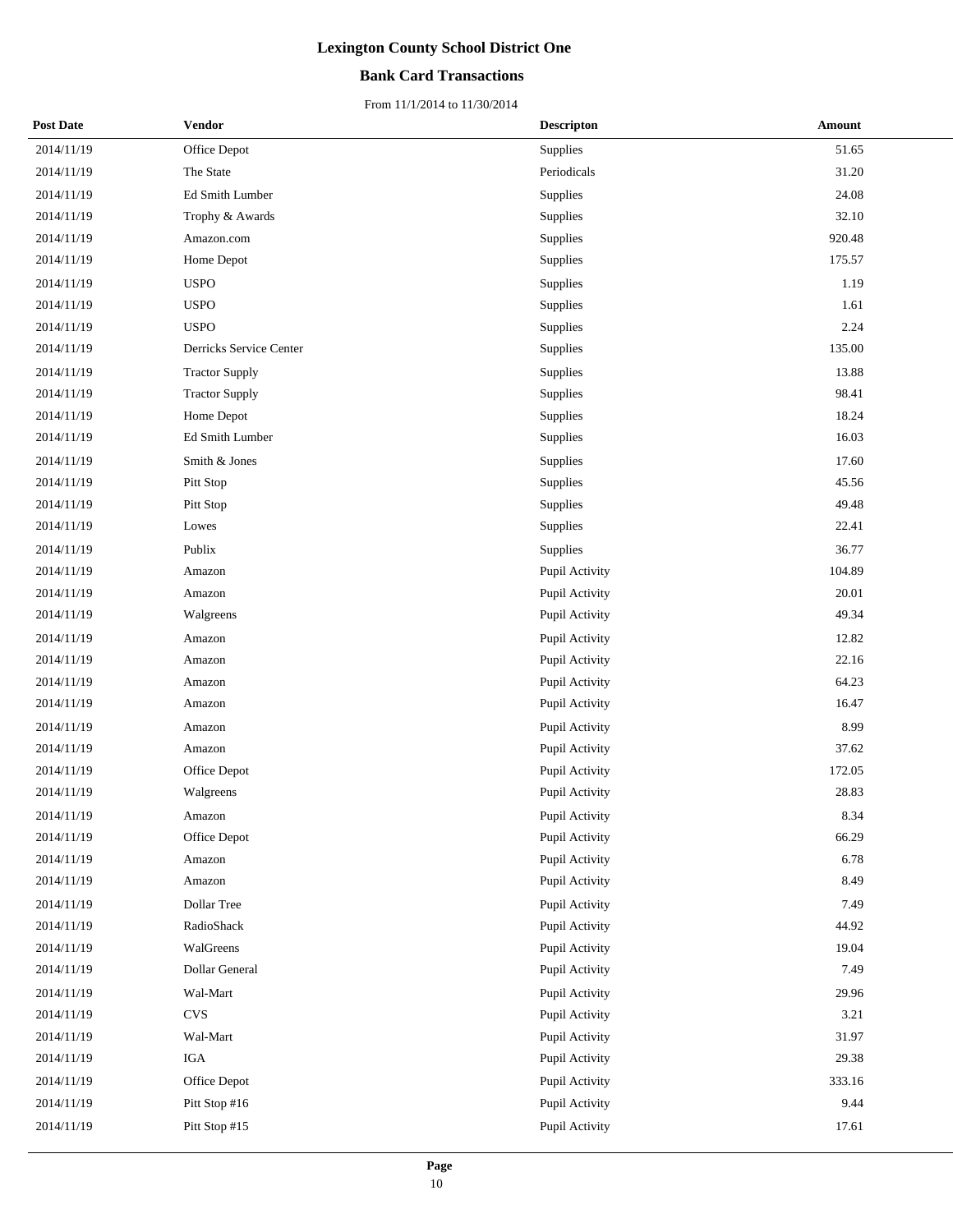## **Bank Card Transactions**

| <b>Post Date</b> | Vendor                        | <b>Descripton</b> | Amount   |
|------------------|-------------------------------|-------------------|----------|
| 2014/11/19       | Wal-Mart                      | Pupil Activity    | 44.16    |
| 2014/11/19       | Quick Serve 2                 | Pupil Activity    | 39.65    |
| 2014/11/19       | Omni Cheer                    | Pupil Activity    | 369.00   |
| 2014/11/24       | Amazon.com                    | Supplies          | 19.72    |
| 2014/11/24       | Wal Mart                      | Supplies          | 17.07    |
| 2014/11/24       | Wal Mart                      | Supplies          | 27.23    |
| 2014/11/24       | Dollar Tree                   | Supplies          | 37.45    |
| 2014/11/24       | Walmart                       | Supplies          | 4.93     |
| 2014/11/24       | Office Depot                  | Supplies          | 127.30   |
| 2014/11/24       | Lakeshore                     | Supplies          | 175.66   |
| 2014/11/24       | Amazon.com                    | Supplies          | 35.12    |
| 2014/11/24       | Amazon.com                    | Supplies          | 68.99    |
| 2014/11/24       | Amazon.com                    | Supplies          | 68.99    |
| 2014/11/24       | Amazon.com                    | Supplies          | 87.98    |
| 2014/11/24       | JW Pepper                     | Supplies          | 584.84   |
| 2014/11/24       | Amazon.com                    | Supplies          | 53.50    |
| 2014/11/24       | Expedia                       | Travel            | 1,284.80 |
| 2014/11/24       | Expedia                       | Travel            | 1,558.14 |
| 2014/11/24       | AdvancED SC - cvent.com       | Travel            | 185.00   |
| 2014/11/24       | AdvancED SC - cvent.com       | Travel            | 185.00   |
| 2014/11/24       | Expedia                       | Travel            | 445.80   |
| 2014/11/24       | Derrick Service Center        | Supplies          | 155.00   |
| 2014/11/24       | Ed Smith Lumber               | Supplies          | 3.83     |
| 2014/11/24       | Smith & Jones                 | Supplies          | 2.39     |
| 2014/11/24       | Ed Smith Lumber               | Supplies          | 17.32    |
| 2014/11/24       | Northern Tool & Equipment     | Supplies          | 62.40    |
| 2014/11/24       | Derrick's Service Center      | Supplies          | 125.00   |
| 2014/11/24       | Ed Smith Lumber               | Supplies          | 8.67     |
| 2014/11/24       | Ed Smith Lumber               | Supplies          | 3.20     |
| 2014/11/24       | Ed Smith Lumber               | Supplies          | 5.48     |
| 2014/11/24       | Lowe's                        | Supplies          | 8.00     |
| 2014/11/24       | BiLo                          | Supplies          | 7.23     |
| 2014/11/24       | Lowe's                        | Supplies          | 102.39   |
| 2014/11/24       | Quick Serve                   | Supplies          | 31.03    |
| 2014/11/24       | Walmart                       | Supplies          | 15.92    |
| 2014/11/24       | EvenBrite, EB - 2014 Green Is | Travel            | 80.12    |
| 2014/11/24       | Mt. Healthy Hatcheries        | Pupil Activity    | 232.00   |
| 2014/11/24       | Musician Supply               | Pupil Activity    | 39.00    |
| 2014/11/24       | Plank Road publishing         | Pupil Activity    | 204.05   |
| 2014/11/24       | Lakeshore                     | Pupil Activity    | 26.39    |
| 2014/11/24       | Wal Mart                      | Pupil Activity    | 109.31   |
| 2014/11/24       | Walmart                       | Pupil Activity    | 31.59    |
| 2014/11/24       | Monoprice                     | Pupil Activity    | 14.47    |
| 2014/11/24       | Amazon.com                    | Pupil Activity    | 19.61    |
| 2014/11/24       | Amazon.com                    | Pupil Activity    | 19.86    |
|                  |                               |                   |          |